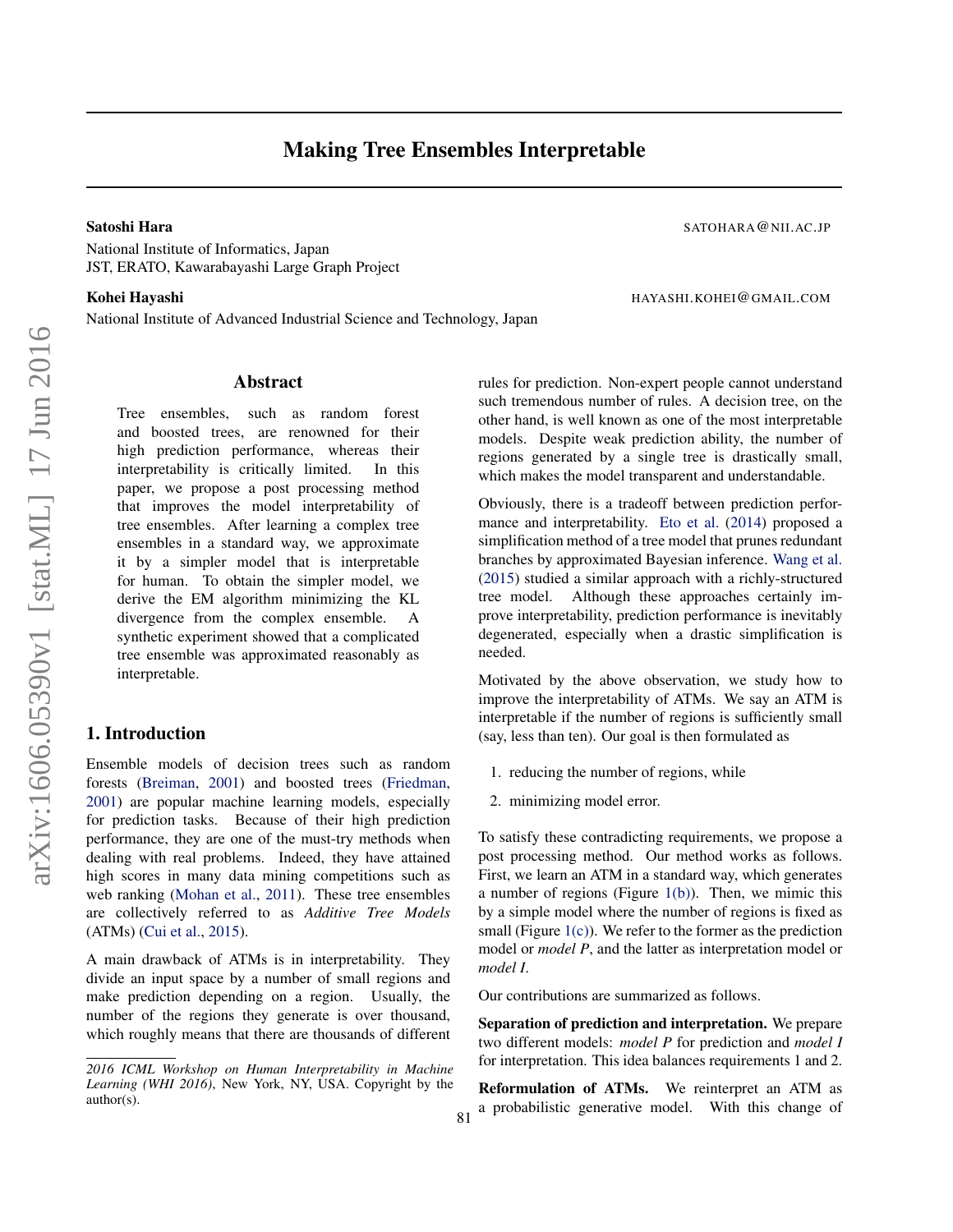<span id="page-1-0"></span>

Figure 1. The original data (a) is learned by ATM with 744 regions (b). The complicated ensemble (b) is approximated by four regions using the proposed method (c). Each rectangle shows each input region specified by the model.

perspective on ATMs, we can model an ATM as a mixtureof-experts [\(Jordan & Jacobs,](#page-4-0) [1994\)](#page-4-0). In addition, this formulation induces the following optimization algorithm.

Optimization algorithm. To obtain *model I* that is close to *model P*, we consider the KL divergence between *models I* and *model P*. To minimize this, we derive the EM algorithm.

## 2. Related Work

For single tree models, many studies regarding interpretability have been conducted. One of the most widely used methods would be a decision tree such as CART [\(Breiman et al.,](#page-4-0) [1984\)](#page-4-0). Oblique decision trees [\(Murthy et al.,](#page-4-0) [1994\)](#page-4-0) and Bayesian treed linear models [\(Chipman et al.,](#page-4-0) [2003\)](#page-4-0) extended the decision tree by replacing single-feature partitioning with linear hyperplane partitioning and the region-wise constant predictor with the linear model. While using hyperplanes and linear models improve the prediction accuracy, they tend to degrade the interpretability of the models owing to their complex structure. [Eto et al.](#page-4-0) [\(2014\)](#page-4-0) and [Wang](#page-4-0) [et al.](#page-4-0) [\(2015\)](#page-4-0) proposed tree-structured mixture-of-experts models. These models aim to derive interpretable models while maintaining prediction accuracies as much as possible. We note that all these researches aimed to improve the accuracy–interpretability tradeoff by building a single tree. In this sense, although they treated the tree models, they are different from our study in the sense that we try to interpret ATMs.

The most relevant study compared with ours would be *inTrees* (interpretable trees) proposed by [Deng](#page-4-0) [\(2014\)](#page-4-0). Their study tackles the same problem as ours, the post-hoc interpretation of ATMs. The inTrees framework extracts rules from ATMs by treating tradeoffs among the frequency of the rules appearing in the trees, the errors made by the predictions, and the length of the rules. The fundamental difficulty on inTrees is that its target is limited to the classification ATMs. Regression ATMs are first transformed into the classification one by discretizing the output, and then inTrees is applied to extract the rules. The number of discretization level remains as a user tuning parameter, which severely affects the resulting rules. In contrast, our proposed method can handle both classification and regression ATMs.

## 3. ATMs: Additive Tree Models

**Notation:** For  $N \in \mathbb{N}$ ,  $[N]$  denotes the set of integers  $[N] = \{1, 2, \ldots, N\}$ . For a statement a,  $\mathbb{I}(a)$  denotes the indicator of a, i.e.  $\mathbb{I}(a) = 1$  if a is true, and  $\mathbb{I}(a) = 0$  if a is false.

An ATM is an ensemble of  $T$  decision trees. For simplicity, we consider a simplified version of ATMs. Let  $x =$  $(x_1, x_2, ..., x_D) \in \mathbb{R}^D$  be a D-dimensional feature vector. In the paper, we focus on the regression problem where the target domain  $\mathcal{Y} = \mathbb{R}$ . Let  $f_t(\mathbf{x})$  be the output from the t-th decision tree for an input  $x$ . The output  $z$  of of the ATM is then defined as a weighted sum of all the tree outputs  $z = \sum_{t=1}^{T} \alpha_t f_t(\mathbf{x})$  with weights  $\{\alpha_t\}_{t=1}^{T}$ .

The function  $f_t(x)$ , the output from tree t, is represented as  $f_t(\boldsymbol{x}) = \sum_{i_t=1}^{I_t} z_{i_t} \mathbb{I}(\boldsymbol{x} \in R_{i_t})$ . Here,  $I_t$  denotes the number of leaves in the tree  $t$ ,  $i_t$  denotes the index of the leaf node in the tree  $t$ , and  $R_{i_t}$  denotes the input region specified by the leaf node  $i_t$ . Note that the regions are nonoverlapping, i.e.  $R_{i_t} \cap R_{i'_t} = \emptyset$  for  $i_t \neq i'_t$ . Using this notation, ATM is written as:

$$
z = \sum_{t=1}^{T} \alpha_t \sum_{i_t=1}^{I_t} z_{i_t} \mathbb{I}(\boldsymbol{x} \in R_{i_t}) = \sum_{g=1}^{G} z_g \mathbb{I}(\boldsymbol{x} \in R_g),
$$
\n(1)

where  $R_g = \bigcap_{t=1}^T R_{i_t} \neq \emptyset$  for  $(i_1, i_2, \dots, i_T) \in \prod_{t=1}^T [I_t]$ 82 and  $z_g = \sum_{t=1}^T \alpha_t z_{i_t}$ .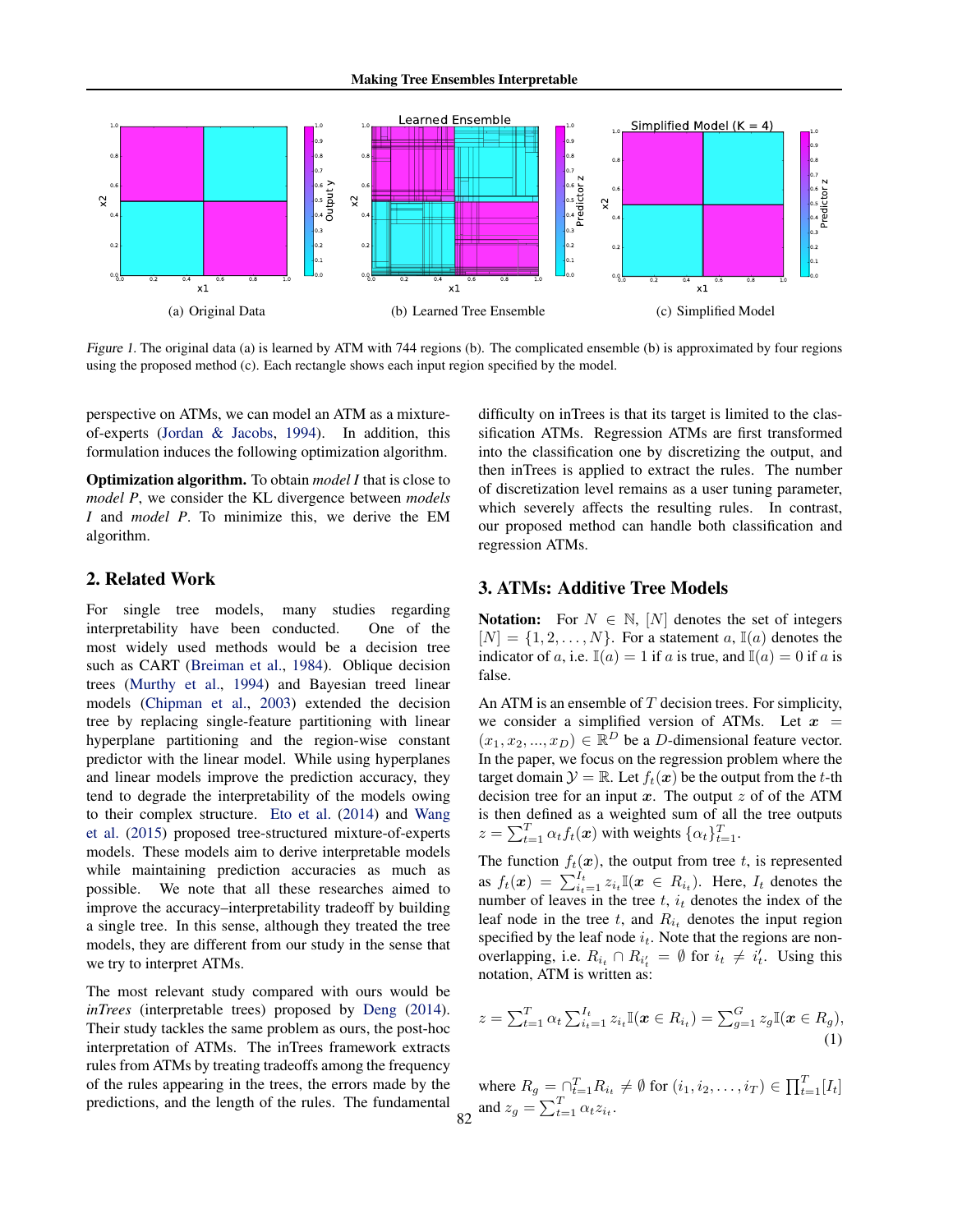## <span id="page-2-0"></span>4. Post-hoc ATM Interpretation Method

Recall that our goal is to make an interpretation model *I* by

- 1. reducing the number of regions, while
- 2. minimizing model error.

Based on [\(1\)](#page-1-0), now requirement 1 corresponds to reducing the number of regions G. Combining this with requirement 2, the problem we want to solve is defined as follows.

Problem 1 (ATM Interpretation) *Approximate ATM (model P) [\(1\)](#page-1-0) by using a simplified model (model I) with only*  $K \ll G$  *regions:* 

$$
\sum_{g=1}^{G} z_g \mathbb{I}(\boldsymbol{x} \in R_g) \approx \sum_{k=1}^{K} z'_k \mathbb{I}(\boldsymbol{x} \in R'_k).
$$

To solve this approximation problem, we need to optimize both the predictors  $z'_k$  and the regions  $R'_k$ . The difficulty is that  $R'_k$  is a non-numeric parameter and it is therefore hard to optimize.

#### 4.1. Probabilistic Generative Model Expression

We resolve the difficulty of handling the region parameter  $R'_k$  by interpreting ATM as a probabilistic generative model. For simplicity, we consider the axis-aligned tree structure. We then adopt the next two modifications. These modifications can also be extended to oblique decision trees [\(Murthy et al.,](#page-4-0) [1994\)](#page-4-0).

Binary Expression of Feature x: Let  $\{(d_{j_t}, b_{j_t})\}_{j_t=1}^{J_t}$  be a set of split rules of the tree t where  $J_t$  is the number of internal nodes. At the internal node  $j_t$  of the tree t, the input is split by the rule  $x_{d_{j_t}} < b_{j_t}$  or  $x_{d_{j_t}} \ge b_{j_t}$ . Let  $\mathcal{L} =$  $\{\{(d_{j_t}, b_{j_t})\}_{j_t=1}^{J_t}\}_{t=1}^T = \{(d_\ell, b_\ell)\}_{\ell=1}^L$  be the set of all the split rules where  $L = \sum_{t=1}^{T} J_t$ . We then define the binary feature  $s \in \{0,1\}^L$  by  $s_{\ell} = \mathbb{I}(x_{d_{\ell}} \ge b_{\ell}) \in \{0,1\}$  for  $\ell \in [L]$ . Figure 2 shows an example of the binary feature s.

Generative Model Expression of Regions: As shown in Figure 2, one region  $R$  can generate multiple binary features. We can thus interpret the region  $R$  as a generative model of a binary feature s using a Bernoulli distribution:  $p_B(s|\eta) = \prod_{\ell=1}^L \eta_\ell^{s_\ell} (1-\eta_\ell)^{1-s_\ell}$ . The region R can then be expressed as a pattern of the Bernoulli parameter  $\eta$ :  $\eta_{\ell} = 1$  (or  $\eta_{\ell} = 0$ ) means that the region R satisfies  $x_{d_\ell} \geq b_\ell$  (or  $x_{d_\ell} < b_\ell$ ), while  $0 < \eta_\ell < 1$  means that both  $x_{d_\ell} \ge b_\ell$  and  $x_{d_\ell} < b_\ell$  are not relevant to the region R. In the example of Figure 2, the features generated by R are  $s = (1, 0, 0)^\top$  and  $s = (1, 1, 0)^\top$ , and the Bernoulli parameter is  $\boldsymbol{\eta} = (1, \ast, 0)^\top$  where  $\ast$  is in between 0 and 1.



Figure 2. Example of Binary Features. The region  $R$  is indicated by the area where s matches to a pattern  $(1, *, 0)$ .

#### 4.2. Probabilistic Modeling of ATM

Using the Bernoulli parameter expression of regions, we can express the probability that the predictor  $z$  and the binary feature s are generated as

$$
p(z, \mathbf{s}|\mathbf{x}) = \sum_{g=1}^{G} p(z|g) p(\mathbf{s}|g) p(g|\mathbf{x}), \quad (2)
$$

where  $p(g|\mathbf{x}) = \mathbb{I}(\mathbf{x} \in R_q)$ ,  $p(z|g) = \mathbb{I}(z = z_q)$ , and  $p(\mathbf{s}|g) = p_B(\mathbf{s}|\boldsymbol{\eta}_q).$ 

To derive *model I*, we approximate the *model P* (2) using the next mixture-of-experts formulation [\(Jordan & Jacobs,](#page-4-0) [1994\)](#page-4-0):

$$
q(z, s|\boldsymbol{x}) = \sum_{k=1}^{K} q(z|k)q(s|k)q(k|\boldsymbol{x}), \qquad (3)
$$

.

where  $q(s|k) = p_B(s|\eta_k)$ , and

$$
q(k|\mathbf{x}) = \frac{\exp(\mathbf{w}_k^{\top} \mathbf{s})}{\sum_{k'=1}^{K} \exp(\mathbf{w}_k^{\top} \mathbf{s})},
$$

$$
q(z|k) = \sqrt{\frac{\lambda_k}{2\pi}} \exp\left(-\frac{\lambda_k (z - \mu_k)^2}{2}\right)
$$

Here, for each  $k \in [K]$ ,  $\boldsymbol{w}_k \in \mathbb{R}^L$ ,  $\mu_k \in \mathbb{R}$ , and  $\lambda_k \in \mathbb{R}_+$ . We note that the probabilistic model (3) is no longer an ATM but a prediction model with a predictor  $\mu_k$  and a set of rules specified by  $\eta_k$ .

#### 4.3. Parameter Learning with EM Algorithm

We estimate the parameters of the model (3) so that the next KL-divergence to be minimized which solves Problem 1:

$$
\min_{w,\eta,\mu,\lambda} \mathbb{E}_{\hat{p}(\boldsymbol{x})} [\mathrm{KL}[p(z,\boldsymbol{s}|\boldsymbol{x})||q(z,\boldsymbol{s}|\boldsymbol{x})]],
$$

or equivalently,

$$
\max_{w,\eta,\mu,\lambda} \mathbb{E}_{\hat{p}(\boldsymbol{x})} \mathbb{E}_{p(z,\boldsymbol{s}|\boldsymbol{x})} [\log q(z,\boldsymbol{s}|\boldsymbol{x})],\qquad(4)
$$

where  $\hat{p}(x)$  is some input generation distribution. The finite sample approximation of (4) is

$$
\max_{w,\eta,\mu,\lambda} \sum_{n=1}^{N} \log q(z^{(n)}, \mathbf{s}^{(n)} | \mathbf{x}^{(n)}),
$$
 (5)

where  $\{x^{(n)}\}_{n=1}^N$ ,  $\stackrel{\text{i.i.d.}}{\sim} \hat{p}$ , and  $(z^{(n)}, s^{(n)})$  are determined from the input  $x^{(n)}$ .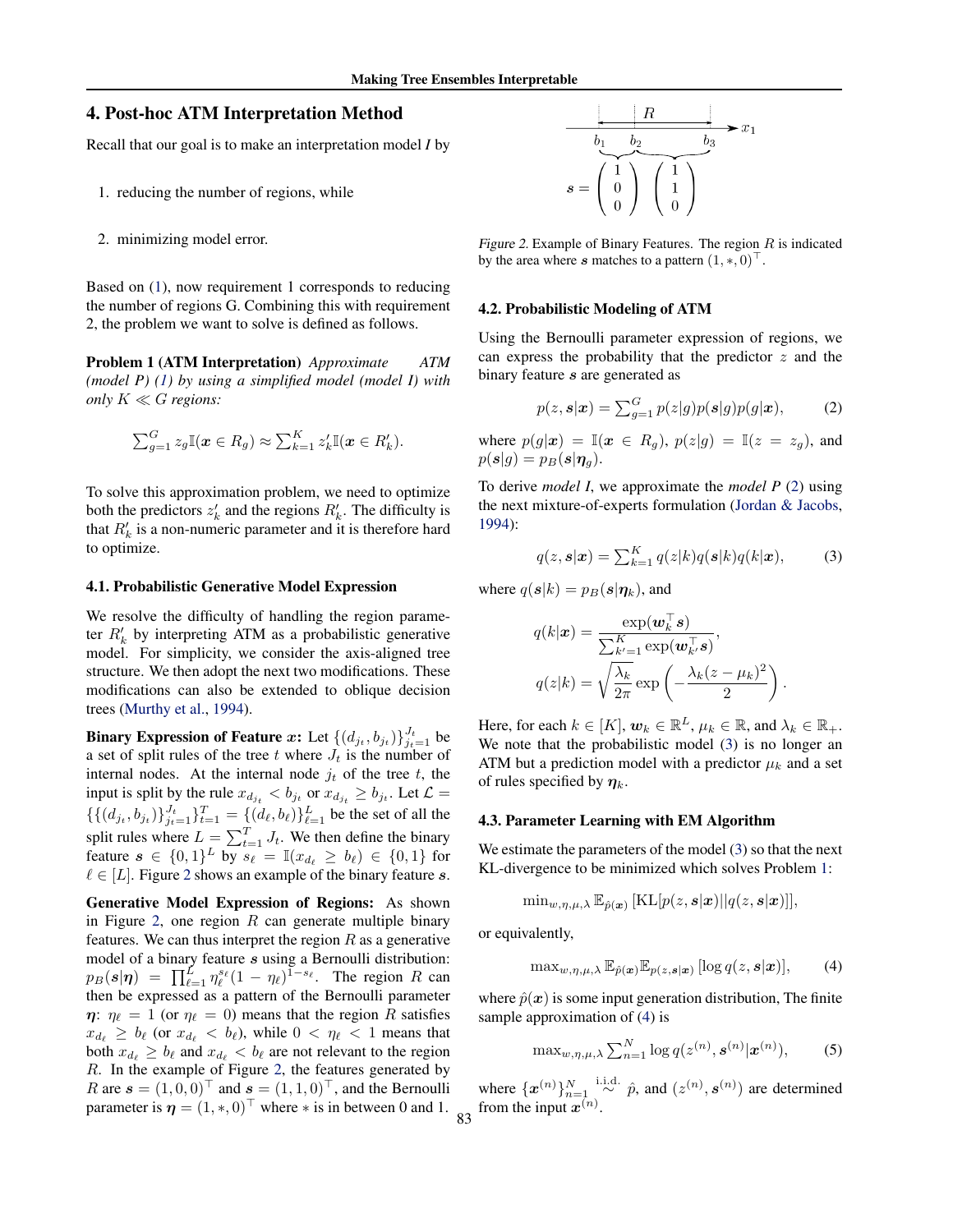The optimization problem [\(5\)](#page-2-0) is solved by the EM algorithm. The lower-bound of [\(5\)](#page-2-0) is derived as

$$
\sum_{n=1}^{N} \sum_{k=1}^{K} \mathbb{E}_{q(u)}[u_k^{(n)}] \left( \log q(z^{(n)}|k) q(\mathbf{s}^{(n)}|k) q(k|\mathbf{x}^{(n)}) \right) - \sum_{n=1}^{N} \sum_{k=1}^{K} \mathbb{E}_{q(u)} [\log q(u_k^{(n)})],
$$
(6)

where  $u_k^{(n)} \in \{0, 1\}$ ,  $\sum_{k=1}^K u_k^{(n)} = 1$ , and  $q(u)$  is an arbitrary distribution on  $u$  [\(Beal,](#page-4-0) [2003\)](#page-4-0). The EM algorithm is then formulated as alternating maximization with respect to  $q$  (E-step) and the parameters (M-step).

**[E-Step]** In E-Step, we fix the values of w,  $\eta$ ,  $\mu$ , and  $\lambda$ , and we maximize the lower-bound (6) with respect to the distribution  $q(u)$ , which yields

$$
q(u_k^{(n)} = 1) \propto q(z^{(n)} | k) q(\mathbf{s}^{(n)} | k) q(k | \mathbf{x}^{(n)}).
$$

[M-Step] In M-Step, we fix the distribution  $q(u_k^{(n)} =$ 1) =  $\beta_k^{(n)}$  $\binom{n}{k}$ , and maximize the lower-bound (6) with respect to w,  $\eta$ ,  $\mu$ , and  $\lambda$ . The maximization over w is a weighted multinomial logistic regression and can be solved efficiently, e.g. by using conjugate gradient method:

$$
\max_{w} \sum_{n=1}^{N} \sum_{k=1}^{K} \beta_k^{(n)} \log \frac{\exp(\boldsymbol{w}_k^{\top} \boldsymbol{s}^{(n)})}{\sum_{k'=1}^{K} \exp(\boldsymbol{w}_k^{\top} \boldsymbol{s}^{(n)})}.
$$

The maximization over  $\eta$  can be derived analytically as

$$
\eta_{k\ell} = \frac{\sum_{n=1}^{N} \beta_k^{(n)} s_\ell^{(n)}}{\sum_{n=1}^{N} \beta_k^{(n)}}
$$

The maximization over  $\mu$  and  $\lambda$  can also be derived as

$$
\mu_k = \frac{\sum_{n=1}^N \beta_k^{(n)} z^{(n)}}{\sum_{n=1}^N \beta_k^{(n)}}, \ \lambda_k = \frac{\sum_{n=1}^N \beta_k^{(n)}}{\sum_{n=1}^N \beta_k^{(n)} (z^{(n)} - \mu_k)^2}.
$$

## 5. Experiments

We evaluated the performance of the proposed method on a synthetic data and on an energy efficiency data [\(Tsanas &](#page-4-0) [Xifara,](#page-4-0)  $2012$ <sup>1</sup>. For both datasets, we set  $K = 4$ . As *model P*, we used XGBoost [\(Chen & Guestrin,](#page-4-0) [2016\)](#page-4-0).

We compared the proposed method with a decision tree. We used DecisionTreeRegressor of scikit-learn in Python. The optimal tree structure is selected from several candidates using 5-fold cross validation.

## 5.1. Data Descriptions

We prepared three i.i.d. datasets as  $\mathcal{D}_{ATM}$ ,  $\mathcal{D}_{train}$ , and  $D<sub>test</sub>$ , which are used for building an ATM, training *model I*, and evaluating the quality of *model I*, respectively.

Synthetic Data: We generated regression data as follows:

$$
\mathbf{x} = (x_1, x_2) \sim \text{Uniform}[0, 1],
$$
  

$$
y = \text{XOR}(x_1 < 0.5, x_2 < 0.5) + \epsilon, \ \epsilon \sim \mathcal{N}(0, 0.1^2).
$$

For each of  $\mathcal{D}_{ATM}$ ,  $\mathcal{D}_{train}$ , and  $\mathcal{D}_{test}$ , we generated 1000 samples.

Energy Efficiency Data: The energy efficiency dataset comprises 768 samples and eight numeric features, i.e., Relative Compactness, Surface Area, Wall Area, Roof Area, Overall Height, Orientation, Glazing Area, and Glazing Area Distribution. The task is regression, which aims to predict the heating load of the building from these eight features. In the experiment, we used 40% of data points as  $\mathcal{D}_{ATM}$ , another 30% as  $\mathcal{D}_{train}$ , and the remaining  $30\%$  as  $\mathcal{D}_{\text{test}}$ .

#### 5.2. Results

The found rules by the proposed method are shown in Figure  $1(c)$  $1(c)$  (synthetic data), and in Table [1](#page-4-0) (energy efficiency data). On synthetic data, the proposed method could find the correct data structure as in Figure [1\(](#page-1-0)a). On energy efficiency data, Table [1](#page-4-0) shows that the found rules are easily interpretable and would be appropriate; the second and the third rules indicate that the predicted heating load  $z$  is small when Relative Compactness is less than 0.75, while the last rule indicates that  $z$  is large when Relative Compactness is more than 0.75. These resulting rules are intuitive in that the load is small when the building is small, while the load is large when the building is huge. Hence, from these simplified rules, we can infer that ATM is learned in accordance with our intuition about data.

Table [2](#page-4-0) summarizes the evaluation results of the proposed method and a decision tree. On both data, the proposed method attained a reasonable prediction error using only  $K = 4$  rules. In contrast, the decision tree tended to generate more than 10 rules. On the synthetic data, the decision tree attained a smaller error than the proposed method while generating 15 rules which are nearly four times more than the proposed method (Figure [3\)](#page-4-0). On the energy efficiency data, the decision tree scored a significantly worse error indicating that the found rules may not be reliable, and thus inappropriate for the interpretation purpose. From these results, we can conclude that the proposed method would be preferable for interpretation because it provided simple rules with reasonable predictive powers.

## 6. Conclusion

We proposed a post processing method that improves the interpretability of ATMs. The difficulty of ATM interpretation comes from the fact that ATM divides an

<sup>1</sup> http://archive.ics.uci.edu/ml/datasets/Energy+efficiency